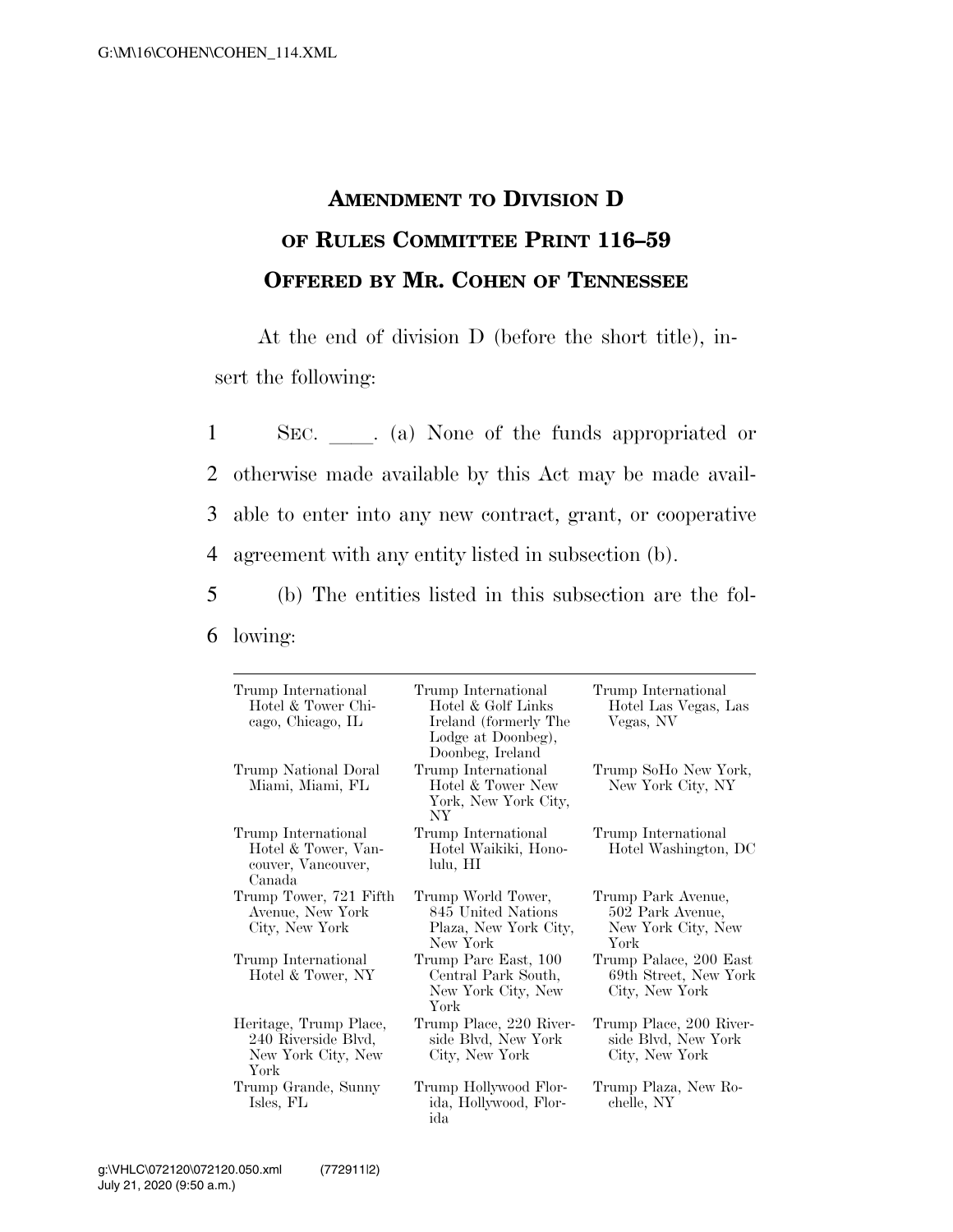| Trump Tower at City<br>Center, Westchester,<br>NΥ                                         | Trump Park Residences,<br>Yorktown, NY                                                | Trump Pare Stamford,<br>Stamford, Connecticut                           |
|-------------------------------------------------------------------------------------------|---------------------------------------------------------------------------------------|-------------------------------------------------------------------------|
| Trump Plaza Residences,<br>Jersey City, NJ                                                | The Estate at Trump<br>National, Los Angeles,<br>CА                                   | Trump Towers Pune,<br>India, Pune, India                                |
| Trump Tower Mumbai,<br>India, Mumbai, India                                               | Trump Towers Makati,<br>Philippines, Makati,<br>Philippines                           | Trump International<br>Vancouver, Vancouver,<br>Canada                  |
| Trump Towers Istanbul,<br>Sisli, Istanbul, Sisli                                          | Trump Tower Punta Del<br>Este, Uruguay, Punta<br>Sel Este, Uruguay                    | Briar Hall Operations<br>LLC, New York, New<br>York                     |
| DT Dubai Golf Manager<br>LLC, New York, New<br>York                                       | DT Dubai Golf Manager<br>Member Corp, New<br>York, New York                           | DT Dubai II Golf Man-<br>ager LLC, New York,<br>New York                |
| DT Home Marks Inter-<br>national LLC, New<br>York, New York                               | DT Home Marks Inter-<br>national Member<br>Corp, New York, New<br>York                | DT India Venture LLC,<br>New York, New York                             |
| DT India Venture Man-<br>aging Member Corp,<br>New York, New York                         | DT Marks Baku LLC,<br>New York, New York                                              | DT Marks Baku Man-<br>aging Member Corp,<br>New York, New York          |
| DT Marks Dubai LLC,<br>New York, New York                                                 | DT Marks Dubai Mem-<br>ber Corp, New York,<br>New York                                | DT Marks Dubai II<br>LLC, New York, New<br>York                         |
| DT Marks Dubai II<br>Member Corp, New<br>York, New York                                   | DT Marks Gurgaon<br>LLC, New York, New<br>York                                        | DT Marks Gurgaon<br>Managing Member<br>Corp, New York, New<br>York      |
| DT Marks Jersey City<br>LLC, New York, New<br>York                                        | DT Marks Jupiter LLC,<br>New York, New York                                           | DT Mark Qatar LLC,<br>New York, New York                                |
| DT Marks Qatar Mem-<br>ber Corp, New York,<br>New York                                    | DT Marks Products<br>International LLC,<br>New York, New York                         | DT Marks Product<br>International Member<br>Corp, New York, New<br>York |
| DT Marks Pune LLC,<br>New York, New York                                                  | DT Marks Pune Man-<br>aging Member Corp,<br>New York, New York                        | DT MARKS PUNE II<br>LLC, New York, New<br>York                          |
| DT Marks Pune II Man-<br>aging Member Corp,<br>New York, New York                         | DT Marks Rio LLC,<br>New York, New York                                               | DT Marks Rio Member<br>Corp, New York, New<br>York                      |
| DT Marks Vancouver<br>LP, New York, New<br>York                                           | DT Marks Vancouver<br>Managing Member<br>Corp, New York, New<br>York                  | DT Marks Worli LLC,<br>New York, New York                               |
| DT Marks Worli Member<br>Corp, New York, New<br>York                                      | DT Tower Gurgaon<br>LLC, New York, New<br>York                                        | DT Tower Gurgaon<br>Managing Member<br>Corp, New York, New<br>York      |
| Indian Hills Holdings<br>LLC f/k/a Indian Hills<br>Development LLC,<br>New York, New York | Jupiter Golf Club LLC<br>(Trump National Gold<br>Club-Jupiter), New<br>York, New York | Jupiter Golf Club Man-<br>aging Member Corp,<br>New York, New York      |
| Lamington Family Hold-<br>ings LLC, New York,<br>New York                                 | Lawrence Towers Apart-<br>ments, New York,<br>New York                                | LFB Acquisition LLC,<br>New York, New York                              |
|                                                                                           | MAR-A-LAGO CLUB,                                                                      | Mar A Lago Club,                                                        |
| LFB Acquisition Mem-<br>ber Corp, New York,<br>New York<br>Nitto World Co, Limited,       | L.L.C., Palm Beach,<br>Florida<br>OPO Hotel Manager                                   | L.L.C, New York,<br>New York<br>OPO Hotel Manager                       |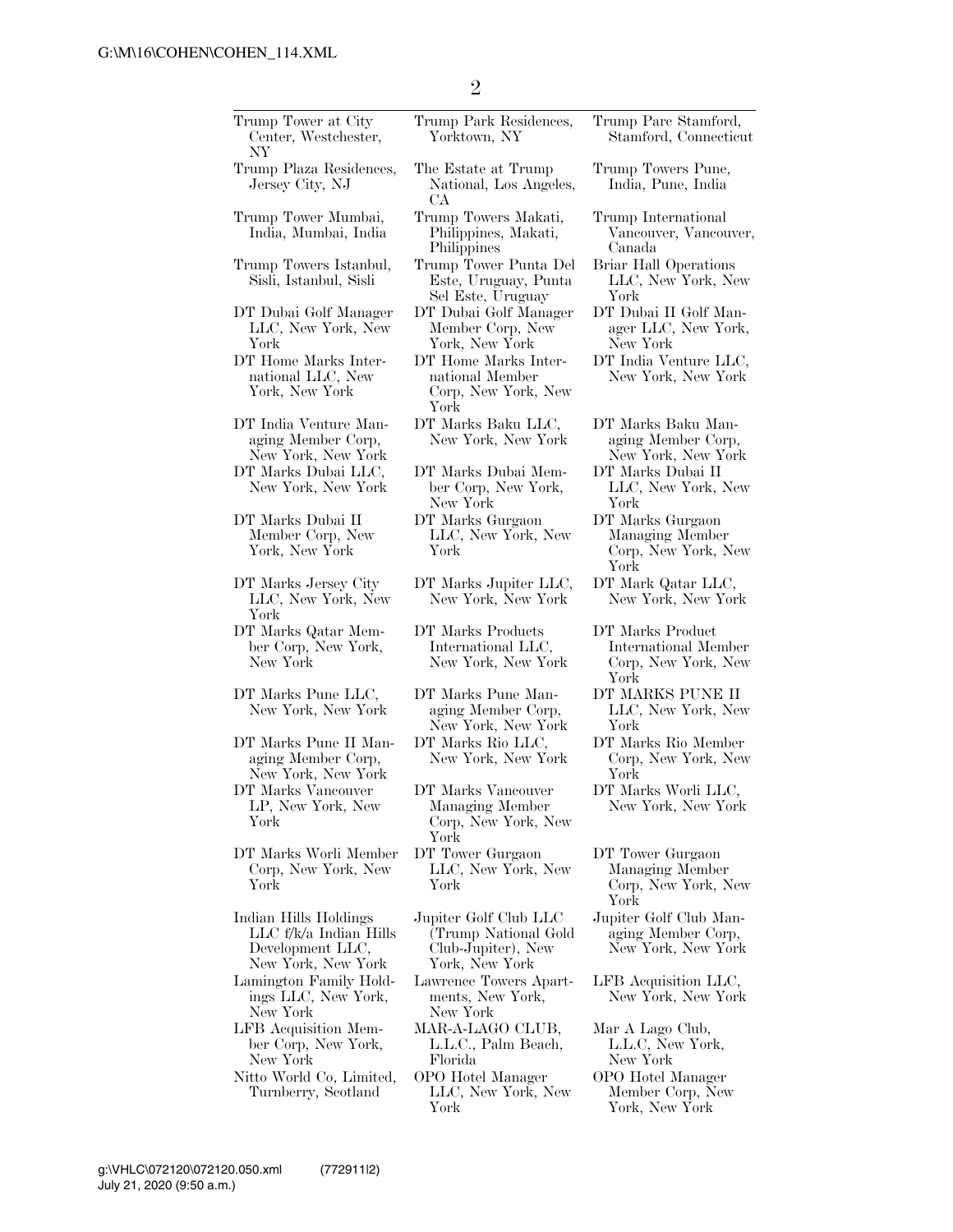3

| OWO Developer LLC,<br>New York, New York                                                                                         | TIGL Ireland Enter-<br>prises Limited (Trump<br>International Golf<br>Links-Doonbeg),<br>Doonbeg, Ireland | TIGL Ireland Manage-<br>ment Limited,<br>Doonbeg, Ireland                                                |
|----------------------------------------------------------------------------------------------------------------------------------|-----------------------------------------------------------------------------------------------------------|----------------------------------------------------------------------------------------------------------|
| Ace Entertainment Hold-<br>ings Inc (f/k/a Trump<br>Casinos Inc and for-<br>merly Trump Taj<br>Mahal, Inc), Atlantic<br>City, NJ | Trump Chicago Com-<br>mercial Member Corp,<br>New York, New York                                          | Trump Chicago Com-<br>mercial Manager LLC,<br>New York, New York                                         |
| Trump Chicago Develop-                                                                                                           | Trump Chicago Hotel                                                                                       | Trump Chicago Hotel                                                                                      |
| ment LLC, New York,                                                                                                              | Member Corp, New                                                                                          | Manager LLC, New                                                                                         |
| New York                                                                                                                         | York, New York                                                                                            | York, New York                                                                                           |
| Trump Chicago Man-                                                                                                               | Trump Chicago Member                                                                                      | Trump Chicago Residen-                                                                                   |
| aging Member LLC,                                                                                                                | LLC, New York, New                                                                                        | tial Member Corp,                                                                                        |
| New York, New York                                                                                                               | York                                                                                                      | New York, New York                                                                                       |
| Trump Chicago Residen-                                                                                                           | Trump Chicago Retail                                                                                      | Trump Chicago Retail                                                                                     |
| tial Manager LLC,                                                                                                                | LLC, New York, New                                                                                        | Manager LLC, New                                                                                         |
| New York, New York                                                                                                               | York                                                                                                      | York, New York                                                                                           |
| Trump Chicago Retail<br>Member Corp, New<br>York, New York                                                                       | Trump Drinks Israel<br>Holdings LLC, New<br>York, New York                                                | Trump Drinks Israel<br>Holdings Member<br>Corp, New York, New<br>York                                    |
| Trump Drinks Israel<br>LLC, New York, New<br>York                                                                                | Trump Drinks Israel<br>Member Corp, New<br>York, New York                                                 | Trump Endeavor 12<br>LLC (Trump National<br>Doral), New York,<br>New York                                |
| Trump Endeavor 12                                                                                                                | Trump Golf Acquisitions                                                                                   | Trump Golf Coco Beach                                                                                    |
| Manager Corp, New                                                                                                                | LLC, New York, New                                                                                        | LLC, New York, New                                                                                       |
| York, New York                                                                                                                   | York                                                                                                      | York                                                                                                     |
| Trump Golf Coco Beach<br>Member Corp, New<br>York, New York                                                                      | Trump International De-<br>velopment LLC, New<br>York, New York                                           | Trump International<br>Golf Club LC (Trump<br>International Golf<br>Club-Florida), New<br>York, New York |
| Trump International<br>Golf Club Scotland<br>Limited, Aberdeen,<br>Scotland                                                      | Trump International<br>Golf Club, Inc, Palm<br>Beach, Florida                                             | Trump International<br>Hotel and Tower Con-<br>dominium, New York,<br>New York                           |
| Trump International<br>Hotel Hawaii LLC,<br>New York, New York                                                                   | Trump International Ho-<br>tels Management<br>LLC, New York, New<br>York                                  | Trump International<br>Management Corp,<br>New York, New York                                            |
| Trump Korean Projects                                                                                                            | Trump Marks Atlanta                                                                                       | Trump Marks Atlanta                                                                                      |
| LLC, New York, New                                                                                                               | LLC, New York, New                                                                                        | Member Corp, New                                                                                         |
| York                                                                                                                             | York                                                                                                      | York, New York                                                                                           |
| Trump Marks Baja                                                                                                                 | Trump Marks Baja                                                                                          | Trump Marks Batumi,                                                                                      |
| Corp, New York, New                                                                                                              | LLC, New York, New                                                                                        | LLC, New York, New                                                                                       |
| York                                                                                                                             | York                                                                                                      | York                                                                                                     |
| Trump Marks Beverages                                                                                                            | Trump Marks Bev-                                                                                          | Trump Marks Canouan                                                                                      |
| Corp, New York, New                                                                                                              | erages, LLC New                                                                                           | Corp, New York, New                                                                                      |
| York                                                                                                                             | York, New York                                                                                            | York                                                                                                     |
| Trump Marks Canouan,                                                                                                             | Trump Marks Chicago                                                                                       | Trump Marks Chicago                                                                                      |
| LLC New York, New                                                                                                                | LLC, New York, New                                                                                        | Member Corp, New                                                                                         |
| York                                                                                                                             | York                                                                                                      | York, New York                                                                                           |
| Trump Marks Dubai                                                                                                                | Trump Marks Dubai                                                                                         | Trump Marks Egypt                                                                                        |
| Corp, New York, New                                                                                                              | LLC, New York, New                                                                                        | Corp, New York, New                                                                                      |
| York                                                                                                                             | York                                                                                                      | York                                                                                                     |
| Trump Marks Egypt                                                                                                                | Trump Marks Fine                                                                                          | Trump Marks Fine                                                                                         |
| LLC, New York, New                                                                                                               | Foods LLC, New                                                                                            | Foods Member Corp,                                                                                       |
| York                                                                                                                             | York, New York                                                                                            | New York, New York                                                                                       |
| Trump Marks Ft. Lau-<br>derdale LLC, New<br>York, New York                                                                       | Trump Marks Ft. Lau-<br>derdale Member Corp,<br>New York, New York                                        | Trump Marks GP Corp,<br>New York, New York                                                               |

July 21, 2020 (9:50 a.m.) g:\VHLC\072120\072120.050.xml (772911|2)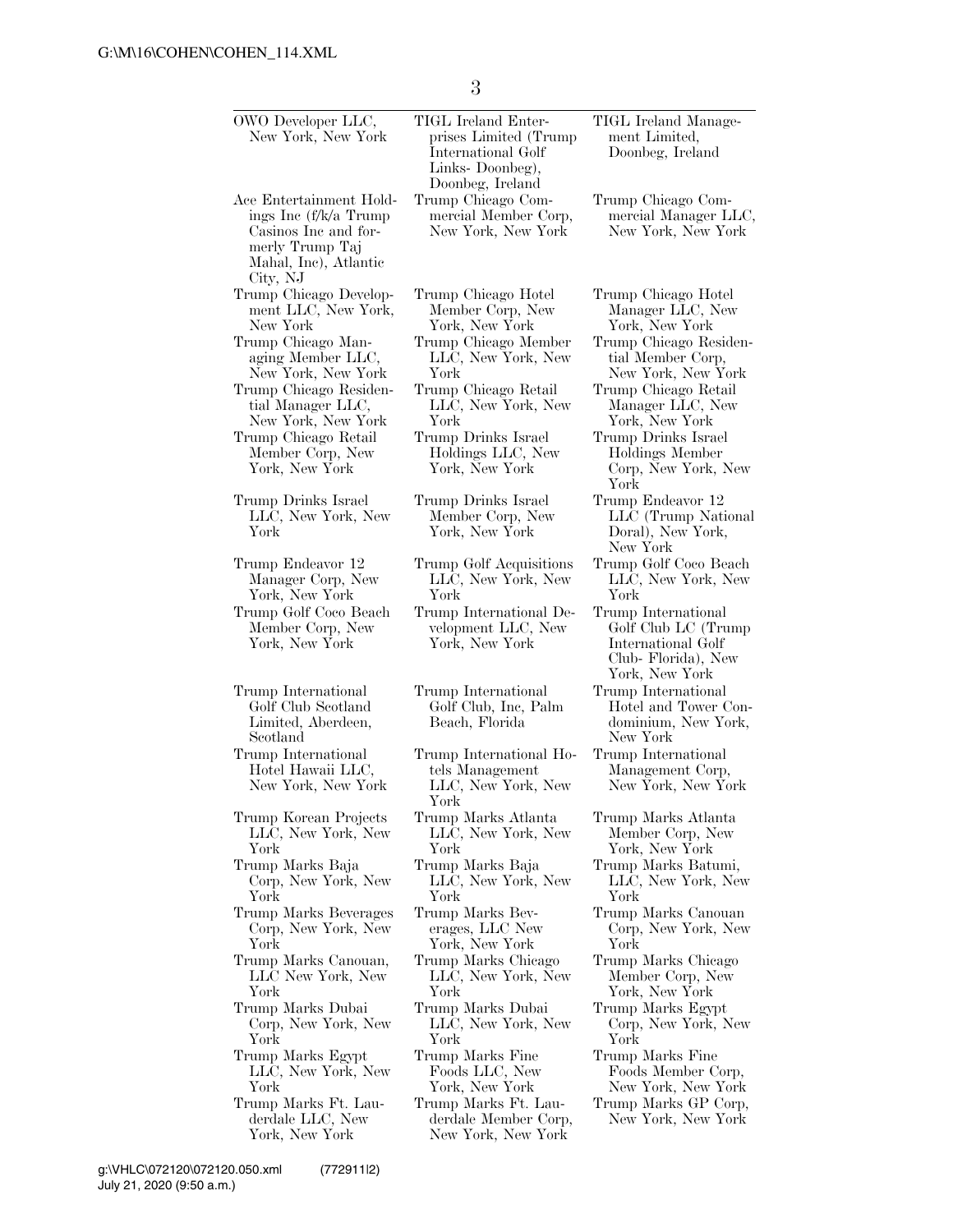| Trump Marks Holdings<br>LP (FKA Trump<br>Marks LP), New York,<br>New York                              | Trump Marks Hollywood<br>Corp, New York, New<br>York                                                          | Trum<br>Ш<br>Yor           |
|--------------------------------------------------------------------------------------------------------|---------------------------------------------------------------------------------------------------------------|----------------------------|
| Trump Marks Istanbul                                                                                   | Trump Marks Istanbul                                                                                          | Trum                       |
| II Corp, New York,                                                                                     | II LLC, New York,                                                                                             | Cit:                       |
| New York                                                                                               | New York                                                                                                      | Ney                        |
| Trump Marks Jersey                                                                                     | Trump Marks Mattress                                                                                          | Trum                       |
| City LLC, New York,                                                                                    | LLC, New York, New                                                                                            | Me                         |
| New York                                                                                               | York                                                                                                          | Yor                        |
| Trump Marks Menswear                                                                                   | Trump Marks Menswear                                                                                          | Trum                       |
| LLC, New York, New                                                                                     | Member Corp, New                                                                                              | $_{\rm Cor}$               |
| York                                                                                                   | York, New York                                                                                                | Yor                        |
| Trump Marks Mtg LLC,<br>New York, New York                                                             | Trump Marks Mumbai<br>LLC, New York, New<br>York                                                              | Trum<br>Mei<br>Υor<br>Trum |
| Trump Marks New Ro-<br>chelle Corp, New York,<br>New York<br>Trump Marks Palm                          | Trump Marks New Ro-<br>chelle LLC, New<br>York, New York<br>Trump Marks Panama                                | Bea<br>Yor<br>Trum         |
| Beach LLC, New                                                                                         | Corp, New York, New                                                                                           | $\rm LL$                   |
| York, New York                                                                                         | York                                                                                                          | Yor                        |
| Trump Marks Philadel-                                                                                  | Trump Marks Philadel-                                                                                         | Trum                       |
| phia Corp, New York,                                                                                   | phia LLC, New York,                                                                                           | ipp:                       |
| New York                                                                                               | New York                                                                                                      | Yor                        |
| Trump Marks Phil-                                                                                      | Trump Marks Products                                                                                          | The T                      |
| ippines LLC, New                                                                                       | LLC, New York, New                                                                                            | tion                       |
| York, New York                                                                                         | York                                                                                                          | Ney                        |
| Trump Marks Products                                                                                   | Trump Marks Puerto                                                                                            | Trum                       |
| Member Corp, New                                                                                       | Rico I LLC, New                                                                                               | Ric                        |
| York, New York                                                                                         | York, New York                                                                                                | Ney                        |
| Trump Marks Puerto                                                                                     | Trump Marks Puerto                                                                                            | Trum                       |
| Rico II LLC, New                                                                                       | Rico II Member Corp,                                                                                          | Est                        |
| York, New York                                                                                         | New York, New York                                                                                            | Ney                        |
| Trump Marks Punta del                                                                                  | The Donald J. Trump                                                                                           | The T                      |
| Este Manager Corp,                                                                                     | Company LLC, New                                                                                              | Est                        |
| New York, New York                                                                                     | York, New York                                                                                                | Υor                        |
| Trump Marks SOHO Li-                                                                                   | Trump Marks SOHO                                                                                              | Trum                       |
| cense Corp, New York,                                                                                  | LLC, New York, New                                                                                            | LL                         |
| New York                                                                                               | York                                                                                                          | Υor                        |
| Trump Marks Stamford                                                                                   | Trump Marks Sunny                                                                                             | Trum                       |
| Corp, New York, New                                                                                    | Isles I LLC, New                                                                                              | Isle                       |
| York                                                                                                   | York, New York                                                                                                | Ney                        |
| Trump Marks Sunny                                                                                      | Trump Marks Sunny                                                                                             | Trum                       |
| Isles II LLC, New                                                                                      | Isles II Member Corp,                                                                                         | $\rm Cor$                  |
| York, New York                                                                                         | New York, New York                                                                                            | Yor                        |
| Trump Marks Tampa                                                                                      | Trump Marks Toronto                                                                                           | Trum                       |
| LLC, New York, New                                                                                     | Corp, New York, New                                                                                           | LL                         |
| York<br>Trump Marks Toronto<br>LP (formally Trump)<br>Toronto Management<br>LP), New York, New<br>York | York<br>Trump Marks Waikiki<br>Corp, New York, New<br>York                                                    | Yor<br>Trum<br>Ш<br>Yor    |
| Trump Marks West-                                                                                      | Trump Marks West-                                                                                             | Trum                       |
| chester Corp, New                                                                                      | chester LLC, New                                                                                              | Pla                        |
| York, New York                                                                                         | York, New York                                                                                                | Yor                        |
| Trump Miami Resort                                                                                     | Trump Miami Resort                                                                                            | Trum                       |
| Management LLC,                                                                                        | Management Member                                                                                             | Clu                        |
| New York, New York                                                                                     | Corp, New York, New                                                                                           | Nev                        |
| Trump National Golf<br>Club Colts Neck Mem-<br>ber Corp, New York,<br>New York                         | York<br>Trump National Golf<br>Club LLC (Trump)<br>National Golf Club-<br>Westchester), New<br>York, New York | Trum<br>Clu<br>Nev         |

y Corp, New York, w York p Marks Mattress mber Corp, New rk, New York 1p Marks Mortgage rp, New York, New  $\cdot \hat{\textbf{k}}$ np Marks Mumbai mber Corp, New rk, New York np Marks Palm ach Corp, New rk, New York np Marks Panama  $\tilde{C}$ , New York, New rk p Marks Philines Corp, New rk, New York Trump Organizan, Inc, New York, w York p Marks Puerto Rico I Member Corp, New York, New York p Marks Punta del te LLC, New York, w York Frump Marks Real tate Corp, New York, New York p Marks Stamford  $\hat{C}$ , New York, New rk p Marks Sunny es I Member Corp, New York, New York p Marks Tampa Corp, New York, New York p Marks Toronto  $\bar{C}$ , New York, New rk p Marks Waikiki  $\bar{C}$ , New York, New rk p Marks White  $\overline{\text{u}}$ ins LLC, New rk, New York p National Golf  $\tilde{\text{ub}}$  Colts Neck LLC, New York, New York

p National Golf ub Member Corp, New York, New York

p Marks Hollywood  $\tilde{C}$ , New York, New rk

- p Marks Jersey
- 
- 
- 

- 
- 
- 
- 
- 
- 
- 
- 
- 
- 

July 21, 2020 (9:50 a.m.) g:\VHLC\072120\072120.050.xml (772911|2)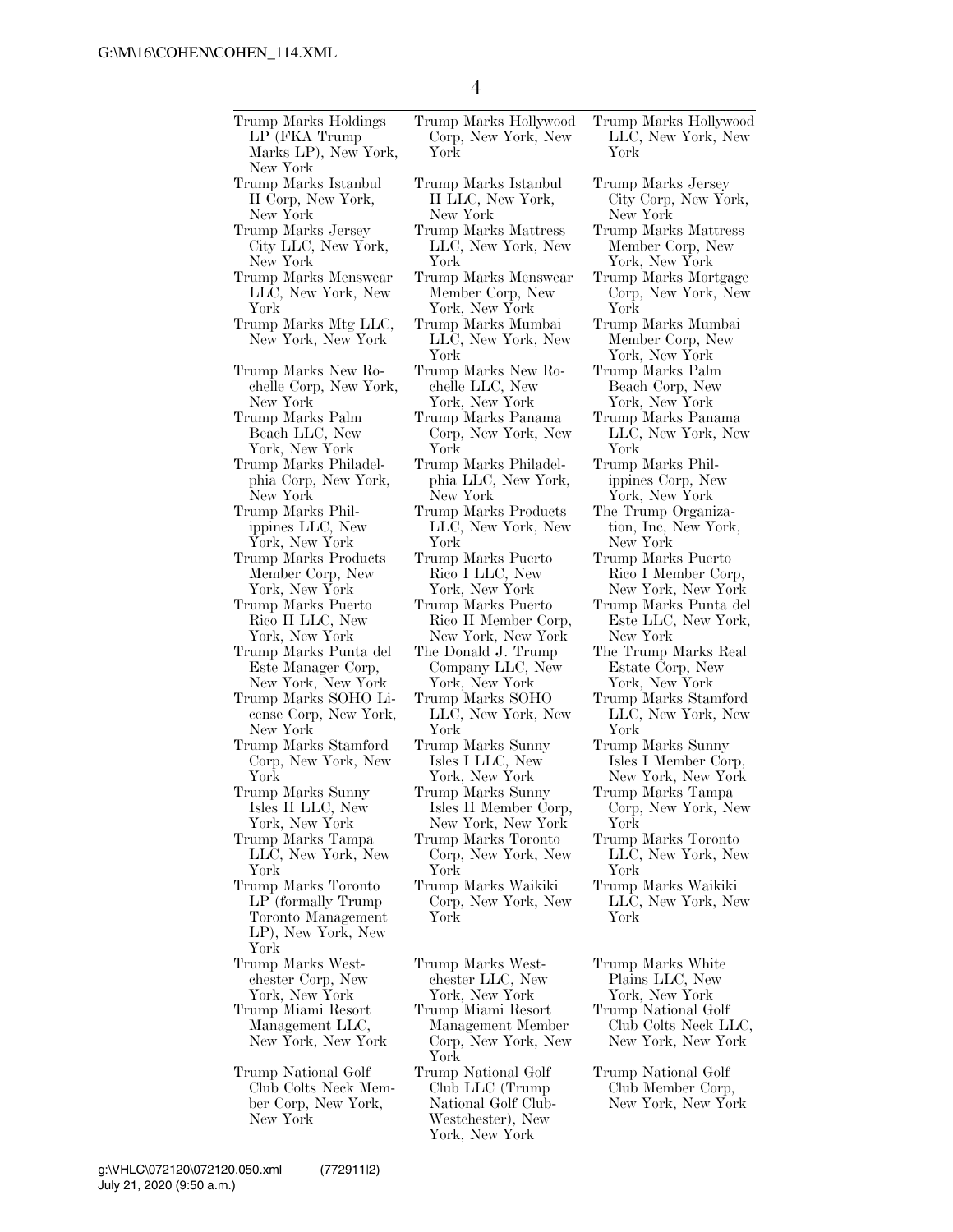Trump National Golf Club Washington DC LCC, New York, New York Trump National Golf Club Washington DC Member Corp, New York, New York Trump Old Post Office Member Corp, New York, New York Trump On the Ocean LLC, New York, New York The Trump Organization, New York, New York Trump Pageants, Inc, New York, New York Trump Palace/Parc LLC, New York, New York Trump Panama Condominium Management LLC, New York, New York Trump Panama Hotel Management LLC, New York, New York Trump Panama Hotel Management Member Corp, New York, New York Trump Park Avenue Acquisition LLC, New York, New York Trump Park Avenue LLC, New York, New York Trump Payroll Corp, New York, New York Trump Phoenix Development LLC, New York, New York Trump Plaza Member Inc (F/K/A Trump Plaza Corp), New York, New York Trump Productions LLC (former Rancho Lien LLC), New York, New York Trump Project Manager Corp, New York, New York Trump Restaurants LLC, New York, New York Trump Ruffin Commercial LLC, New York, New York Trump Ruffin LLC, Las Vegas, NV Trump Sales & Leasing Chicago LLC, Chicago, IL Trump Sales & Leasing Chicago Member Corp, Chicago, IL Trump Scotsborough Square LLC, Scotsborough Square, VA Trump SoHo Hotel Condominium New York, New York, New York Trump Toronto Development Inc, New York, New York Trump Toronto Member Corp (formally Trump Toronto Management Member Corp), New York, New York Trump Tower Managing Member Inc, New York, New York Trump Village Construction Corp, New York, New York Trump Vineyard Estates Manager Corp, New York, New York Trump Vineyard Estates Lot 3 Owner LLC (F/ K/A Eric Trump Land Holdings LLC), New York, New York Trump Virginia Acquisitions Manager Corp, New York, New York Trump Virginia Lot 5 LLC, New York, New York Trump Wine Marks LLC, New York, New York Trump Wine Marks Member Corp, New York, New York Trump World Productions Manager Corp, New York, New York Trump World Publications LLC, New York, New York

Trump Old Post Office LLC, New York, New York

Trump Organization LLC, New York, New York

Trump Palace Condominium, New York, New York

Trump Panama Condominium Member Corp, New York, New York

Trump Parc East Condominium, New York, New York

Trump Payroll Chicago LLC, New York, New York

Trump Plaza LLC, New York, New York

Trump Production Managing Member Inc, New York, New York

Trump Riverside Management LLC, New York, New York Trump Ruffin Tower I

LLC, Las Vegas, NV

Trump Scotland Member Inc, Aberdeen, Scotland

Trump SoHo Member LLC, New York, New York

Trump Tower Commercial LLC, New York, New York

Trump Vineyard Estates LLC, New York, New York

Trump Virginia Acquisitions LLC (fka Virginia Acquisitions LLC), New York, New York

Trump Virginia Lot 5 Manager Corp, New York, New York

Trump World Productions LLC, New York, New York

Trump/New World Property Management LLC, New York, New York

## July 21, 2020 (9:50 a.m.) g:\VHLC\072120\072120.050.xml (772911|2)

5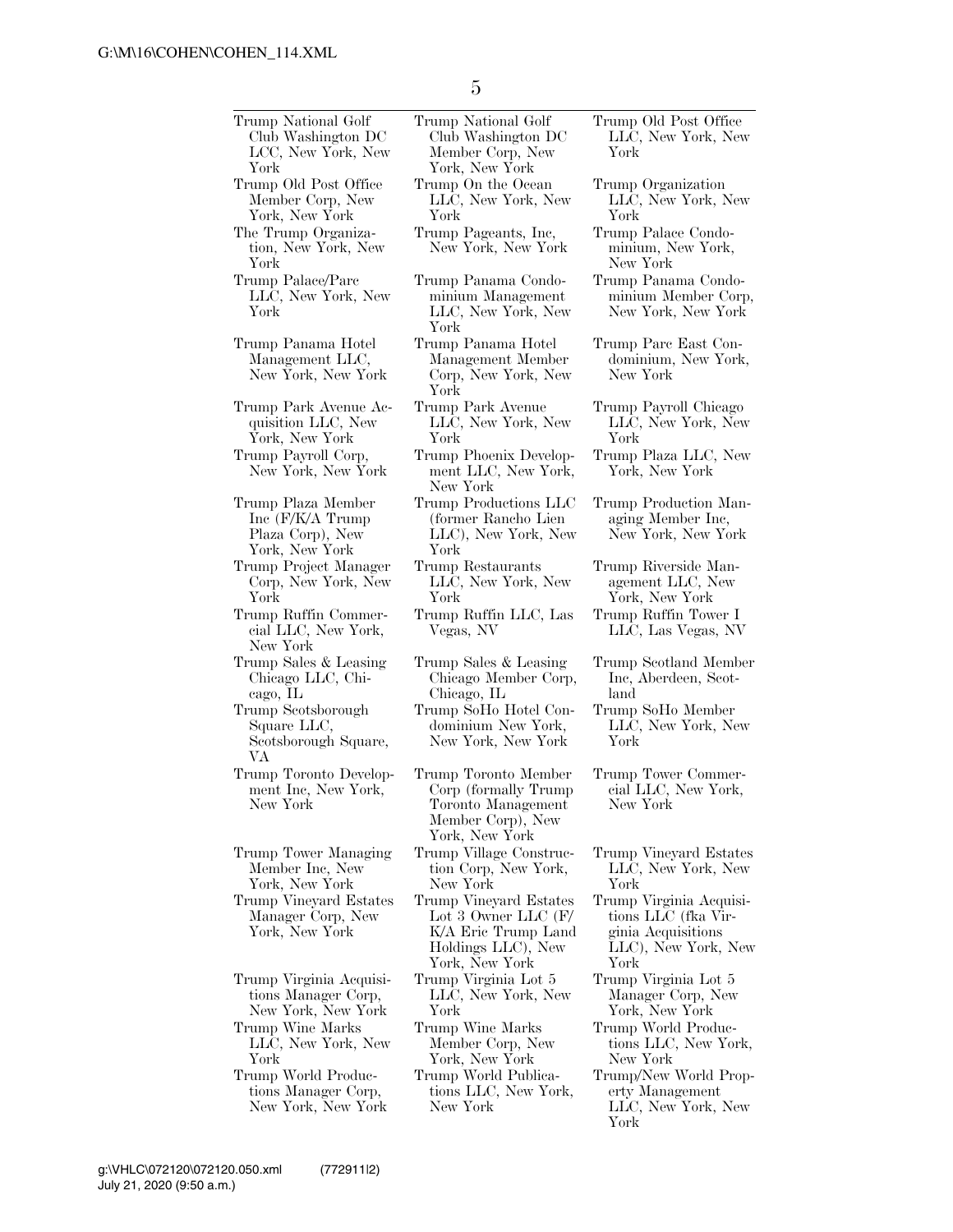| Trump's Castle Manage-<br>ment Corp, Atlantic<br>City, NJ                                                 | Trump Marks White<br>Plains Corp, New<br>York, New York                                               | Turnberry Scotland<br>Managing Member<br>Corp, Turnberry,                                                                               |
|-----------------------------------------------------------------------------------------------------------|-------------------------------------------------------------------------------------------------------|-----------------------------------------------------------------------------------------------------------------------------------------|
| Turnberry Scotland<br>LLC, Turnberry, Scot-<br>land                                                       | TW Venture I LLC,<br>Palm Beach, Florida                                                              | Scotland<br>TW Venture II LLC,<br>Doonbeg, Ireland                                                                                      |
| TW Venture I Managing<br>Member Corp, Palm<br>Beach, Florida                                              | TW Venture II Man-<br>aging Member Corp,<br>Doonbeg, Ireland                                          | Ultimate Air Corp, New<br>York, New York                                                                                                |
| Unit 2502 Enterprises<br>Corp, Chicago, IL                                                                | Unit 2502 Enterprises<br>LLC, Chicago, IL                                                             | VHPS LLC, Los Ange-<br>les, CA                                                                                                          |
| West Palm Operations<br>LLC, WPB, Florida                                                                 | Wexford Hall Inc., New<br>York, New York                                                              | White Course LLC,<br>Miami, FL                                                                                                          |
| White Course Managing<br>Member Corp, Miami<br>FL                                                         | Wilshire Hall LLC, New<br>York, New York                                                              | Wollman Rink Oper-<br>ations LLC, New<br>York, New York                                                                                 |
| Yorktown Real Estate<br>LLC (F/K/A/ York-<br>town Development As-<br>sociates LLC), New<br>York, New York | The Fred C. Trump De-<br>cember 16, 1976<br>Trust-F/B/O Donald<br>J. Trump, New York,<br>New York     | The Fred C. Trump De-<br>cember 16, 1976<br>Trust- F/B/O Robert<br>S. Trump, New York,<br>New York                                      |
| The Fred C. Trump De-<br>cember 16, 1976<br>Trust- F/B/O Eliza-<br>beth J. Trump, New<br>York, New York   | Fred C. Trump GRAT<br>Trust- F/B/O Eliza-<br>beth Trump Grau,<br>New York, New York                   | Trust U/W/O Fred C.<br>Trump- F/B/O Eliza-<br>beth Trump Grau,<br>New York, New York                                                    |
| Maryanne Trump GRAT<br>Trust-F/B/O Eliza-<br>beth Trump Grau,<br>New York, New York                       | Trust U/W/O Fred C.<br>Trump- $F/B/O$ the<br>grandchildren of Fred<br>C. Trump, New York,<br>New York | The Donald J. Trump<br>grantor Trust - DJT<br>is the Trustee Suc-<br>cessor - Trustee is<br>Donald J. Trump, Jr.,<br>New York, New York |
| The Donald J. Trump<br>Revocable Trust, New<br>York, New York                                             | The Police Athletic<br>League, Inc, New<br>York, New York                                             | DT Bali Golf Manager<br>LLC, New York, New<br>York                                                                                      |
| DT Bali Golf Manager<br>Member Corp, New<br>York, New York                                                | DT Bali Hotel Manager<br>LLC, New York, New<br>York                                                   | DT Bali Hotel Manager<br>Member Corp, New<br>York, New York                                                                             |
| DT Bali Technical Serv-<br>ices Manager LLC,<br>New York, New York                                        | DT Bali Technical Serv-<br>ices Manager Member<br>Corp, New York, New<br>York                         | DT Connect Europe<br>Limited, Turnberry,<br>Scotland                                                                                    |
| DT Endeavor I LLC,<br>New York, New York                                                                  | DT Endeavor I Member<br>Corp, New York, New<br>York                                                   | DT Lido Golf Manager<br>LLC, New York, New<br>York                                                                                      |
| DT Lido Golf Manager<br>Member Corp, New<br>York, New York                                                | DT Lido Hotel Manager<br>LLC, New York, New<br>York                                                   | DT Lido Hotel Manager<br>Member Corp, New<br>York, New York                                                                             |
| DT Marks Bali LLC,<br>New York, New York                                                                  | DT Marks Bali Member<br>Corp, New York, New<br>York                                                   | DT Marks Lido LLC,<br>New York, New York                                                                                                |
| DT Marks Lido Member<br>Corp, New York, New<br>York                                                       | DT Tower I LLC, New<br>York, New York                                                                 | DT Tower I Member<br>Corp, New York, New<br>York                                                                                        |
| DT Tower II LLC, New<br>York, New York                                                                    | DT Tower II Member<br>Corp, New York, New<br>York                                                     | DT Tower Kolkata LLC,<br>New York, New York                                                                                             |
| DT Tower Kolkata Man-<br>aging Member Corp,<br>New York, New York                                         | DT Venture I LLC, New<br>York, New York                                                               | DT Venture I Member<br>Corp, New York, New<br>York                                                                                      |
| DT Venture II LLC,<br>New York, New York                                                                  | DT Venture II Member<br>Corp, New York, New<br>York                                                   | DTTM Operations LLC,<br>New York, New York                                                                                              |

 $\overline{\phantom{a}}$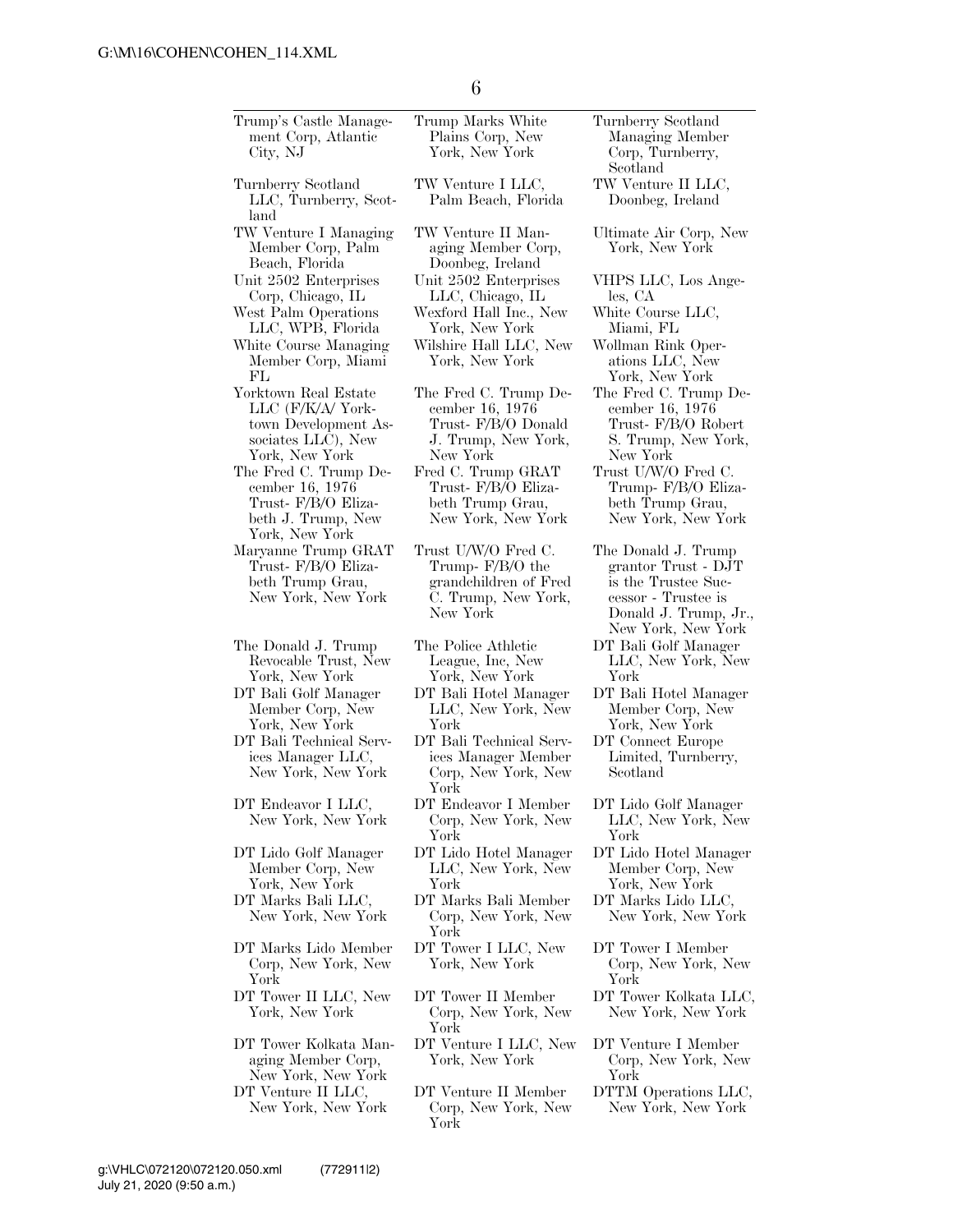| DTTM Operations Man-<br>aging Member, New<br>York, New York                                                                    | EID Venture II LLC,<br>New York, New York                                                      | EID Venture II Member<br>Corp, New York, New<br>York                                            |
|--------------------------------------------------------------------------------------------------------------------------------|------------------------------------------------------------------------------------------------|-------------------------------------------------------------------------------------------------|
| THC DC Restaurant<br>Hospitality LLC, New<br>York, New York                                                                    | Lamington Farm Club<br>(TRUMP NATIONAL<br><b>GOLF CLUB-</b><br>BEDMINSTER)*,<br>Bedminster, NJ | Mobile Payroll Construc-<br>tion LLC, New York,<br>New York                                     |
| Mobile Payroll Construc-<br>tion Manager Corp,<br>New York, New York                                                           | C DEVELOPMENT<br>VENTURES LLC,<br>New York, New York                                           | <b>C DEVELOPMENT</b><br>VENTURES MEM-<br>BER CORP, New<br>York, New York                        |
| TC MARKS BUENOS<br>AIRES LLC, New<br>York, New York                                                                            | Midland Associates, New<br>York, New York                                                      | Miss Universe L.P.,<br>LLLP (formerly<br>Trump Pageants,<br>L.P.), New York, New<br>York        |
| Trump Central Park<br>West Corp, New York,<br>New York                                                                         | DT Marks Qatar LLC,<br>New York, New York                                                      | 40 Wall Street LLC,<br>New York, New York                                                       |
| 401 North Wabash Ven-<br>ture LLC, Chicago, IL                                                                                 | 809 North Canon LLC,<br>Beverly Hills, CA                                                      | Caribuslness Invest-<br>ments, S.R.L., Domin-<br>ican Republic                                  |
| County Properties, LLC,<br>Norfolk, VA                                                                                         | DJT Aerospace LLC,<br>New York, New York                                                       | DJT Operations I LLC,<br>New York, New York                                                     |
| DT Connect II LLC,<br>Palm Beach, Florida                                                                                      | Excel Venture I LLC,<br>St. Martin, French<br>West Indies                                      | Fifty-Seventh Street As-<br>sociates LLC, New<br>York, New York                                 |
| Pine Hill Development<br>LLC, Pine Hill, NJ                                                                                    | Seven Springs LLC, Mt.<br>Kisco, NY                                                            | Trump Turnberry,<br>Turnberry, Scotland                                                         |
| The East 61 Street Com-<br>pany, LP, New York,<br>New York                                                                     | The Trump Corporation,<br>New York, New York                                                   | TIHT Commercial LLC,<br>New York, New York                                                      |
| TIHT Holding Company<br>LLC, New York, New<br>York                                                                             | Trump National Golf<br>Club - Hudson Valley,<br>Hopewell Junction,<br>NY                       | Trump National Golf<br>Club - Charlotte,<br>Charlotte, NC                                       |
| Trump National Golf<br>Club - Philadelphia,<br>Pine Hill, NJ                                                                   | Trump International<br>Golf Links - Scotland,<br>Aberdeen, Scotland                            | Trump Las Vegas Devel-<br>opment LLC, Las<br>Vegas, NV                                          |
| Trump Marks Asia LLC,<br>Sterling, VA                                                                                          | Trump Model Manage-<br>ment LLC, New York,<br>New York                                         | Trump National Golf<br>Club - Washington<br>DC, Potomac Falls,<br>VA                            |
| 1125 South Ocean LLC,<br>Palm Beach, Florida<br>1290 Avenue of the<br>Americas, A Tenancy-<br>In-Common, New<br>York, New York | T Promotions LLC, New<br>York, New York<br>Trump Tower Triplex,<br>New York, New York          | HWA 555 Owners, LLC,<br>San Francisco, CA<br>N/K/A DTW VEN-<br>TURE LLC, Palm<br>Beach, Florida |
| THC Vancouver Manage-<br>ment Corp, Vancouver,<br>Canada                                                                       | TNGC Jupiter Manage-<br>ment Corp, Jupiter,<br>FL                                              | Trump Toronto Hotel<br>Management Corp,<br>New York, New York                                   |
| Trump Management<br>Inc., Manhasset, NY                                                                                        | THC Miami Restaurant<br>Hospitality LLC,<br>Miami, FL                                          | THC IMEA Develop-<br>ment LLC, New York,<br>New York                                            |
| DT Lido Technical Serv-<br>ices Manager LLC,<br>Lido, Indonesia                                                                | Trump Las Vegas Sales<br>& Marketing, Inc., Las<br>Vegas, NV                                   | Albemarle Estate, Char-<br>lottesville, VA                                                      |
| MacLeod House &<br>Lodge, Aberdeen,<br>Scotland                                                                                | Trump Golf Links at<br>Ferry Point, New<br>York City, New York                                 | Trump International<br>Golf Club, Dubai,<br>UAE                                                 |
| Trump World Golf Club<br>Dubai, UAE                                                                                            | Trump International Re-<br>sort & Golf Club Lido,<br>Lido City, Indonesia                      | Seven Springs, Bedford,<br>NΥ                                                                   |